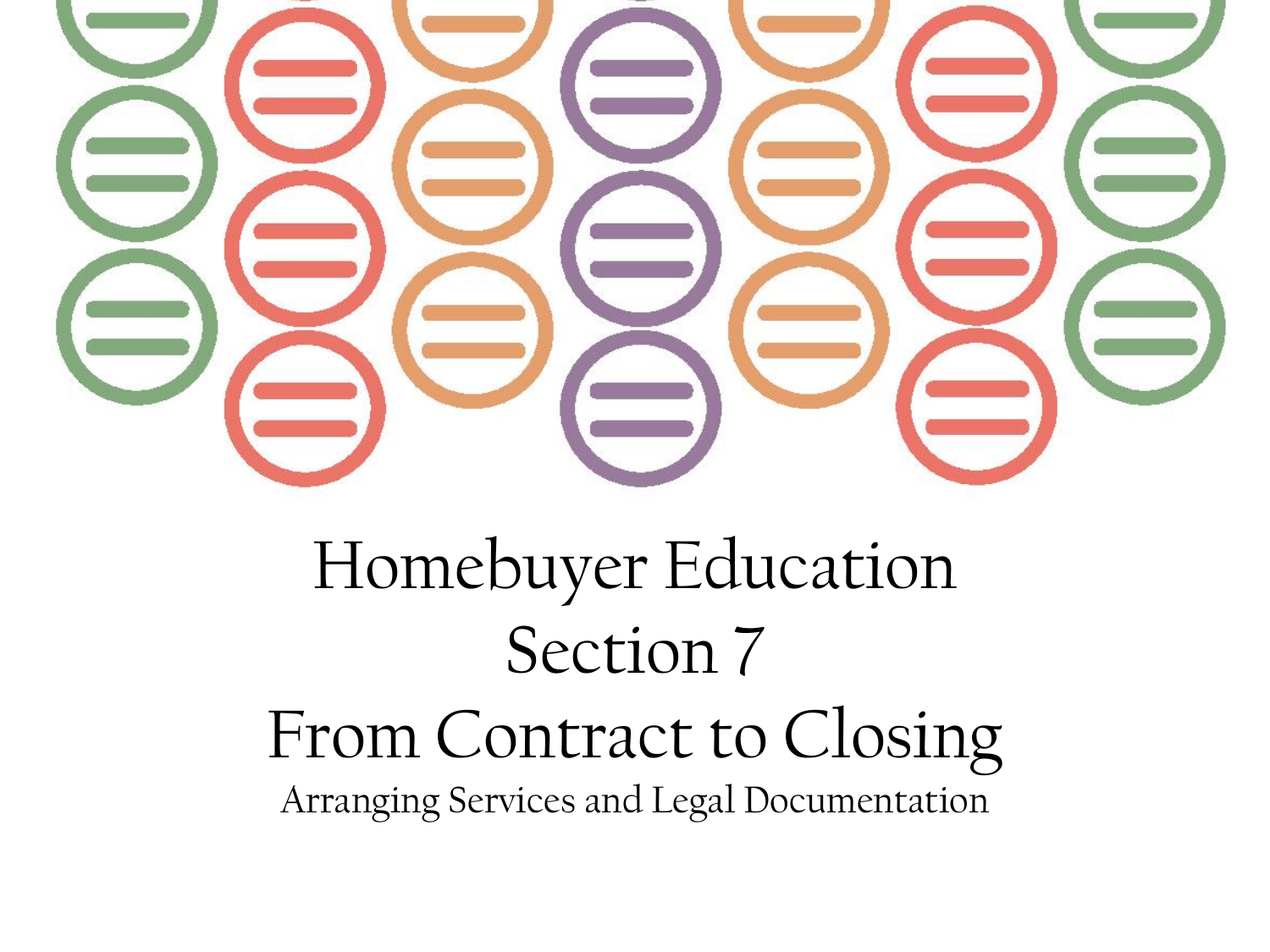#### **Time Reference Date for Inspections and Repairs**

• Oklahoma Real Estate Contracts include a Time Reference Date

## **Appraisals Protect the Lender by ensuring property is worth what you are borrowing**

- Appraiser is chose and scheduled by the lender
- Appraised value is based primarily on objective criteria

**\*\*Full appraisal: Appraiser must provide a comparison of at least three recently sold properties similar in size, age, and type to the property being appraised.**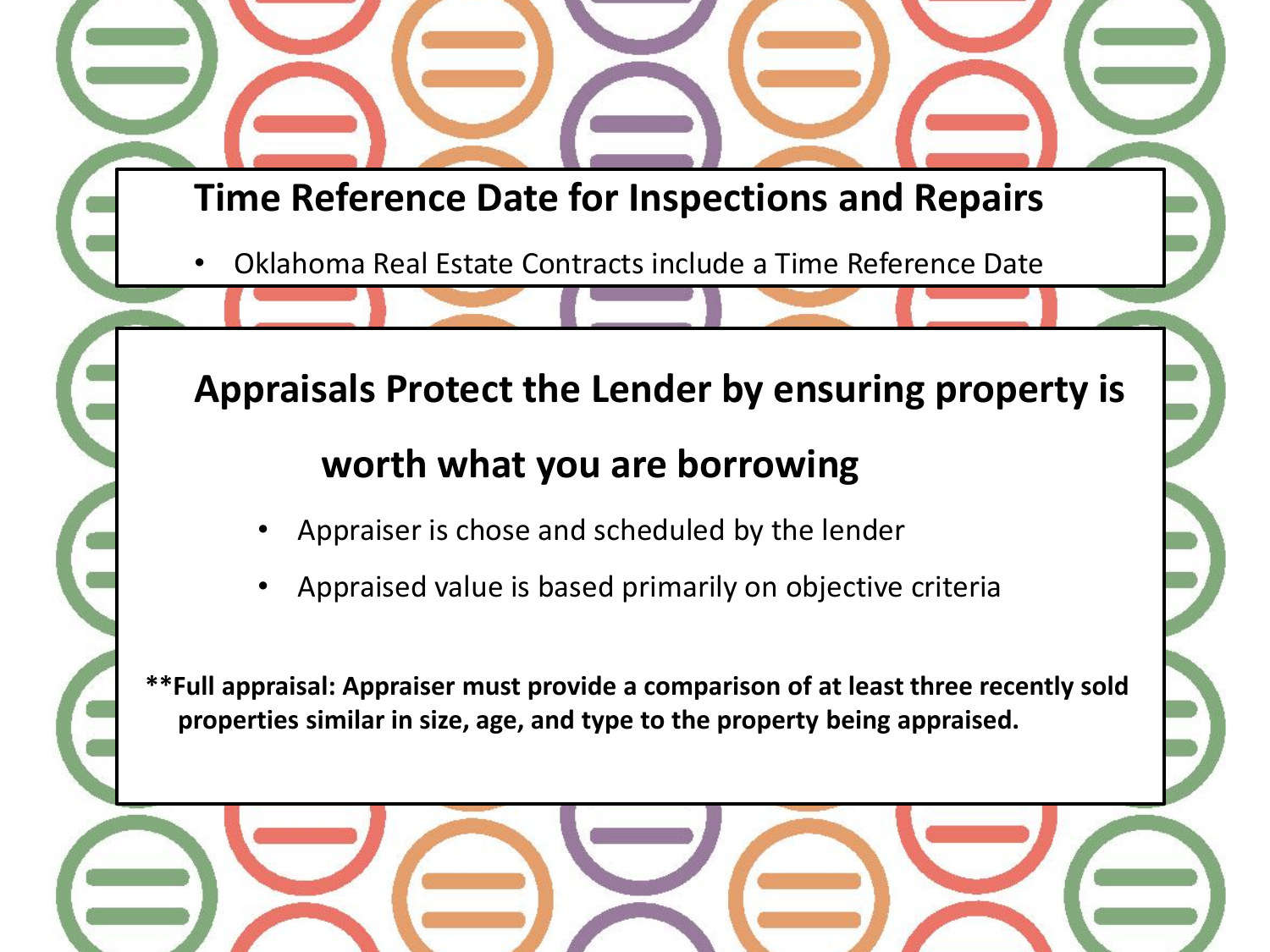## **Finding an Inspector**

• A real estate professional can often direct you to local inspectors

### **What to expect from the Home Inspection**

- It is always good to meet the inspector and go through the house with him/her
	- If your house is in the right age category
	- If you cannot attend inspection, go over written report on the cover
	- When you call to arrange the inspection, ask what they will cover

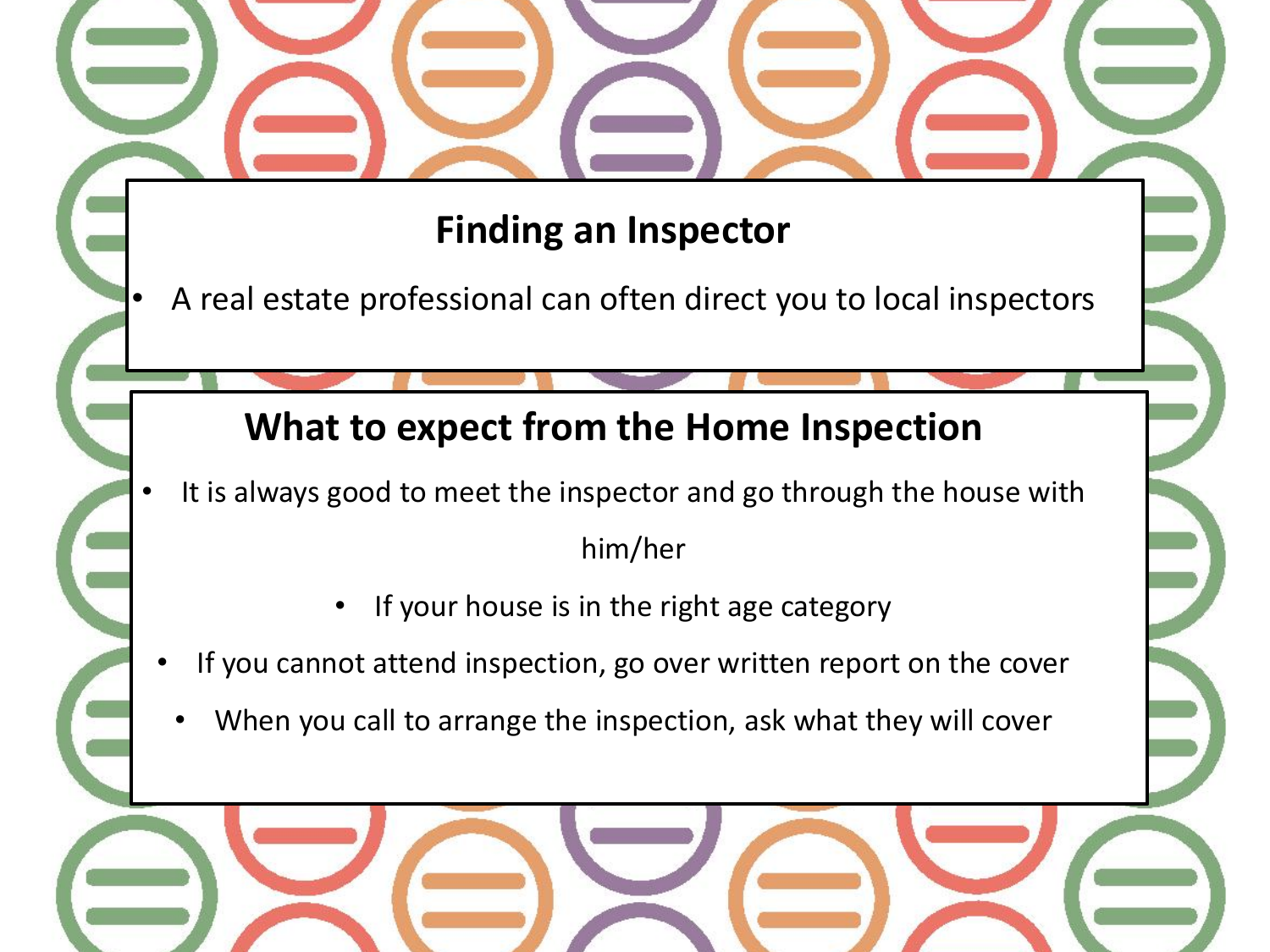

## **What to expect of the home inspection**

- If the serious problems represents major expenses you may want to cancel the sale
- If you have contingency to cover inspection expenses, buyer should arrange repairs
- You may go ahead with the sale regardless of the inspection
	- An inspector should check structure and mechanical systems
		- o Structure
			- $\checkmark$  Foundation
			- $\checkmark$  Roof and ceilings
			- $\checkmark$  Doors and windows
		- o Mechanical Systems
			- $\checkmark$  Plumbing
			- $\checkmark$  Electrical
			- $\checkmark$  Heating and air conditioning
			- $\checkmark$  Insulation and ventilation
			- $\checkmark$  Water and septic or sewer system
			- $\checkmark$  Appliances included in the sale
			- $\checkmark$  Moisture (windows, sheetrock, and foundation)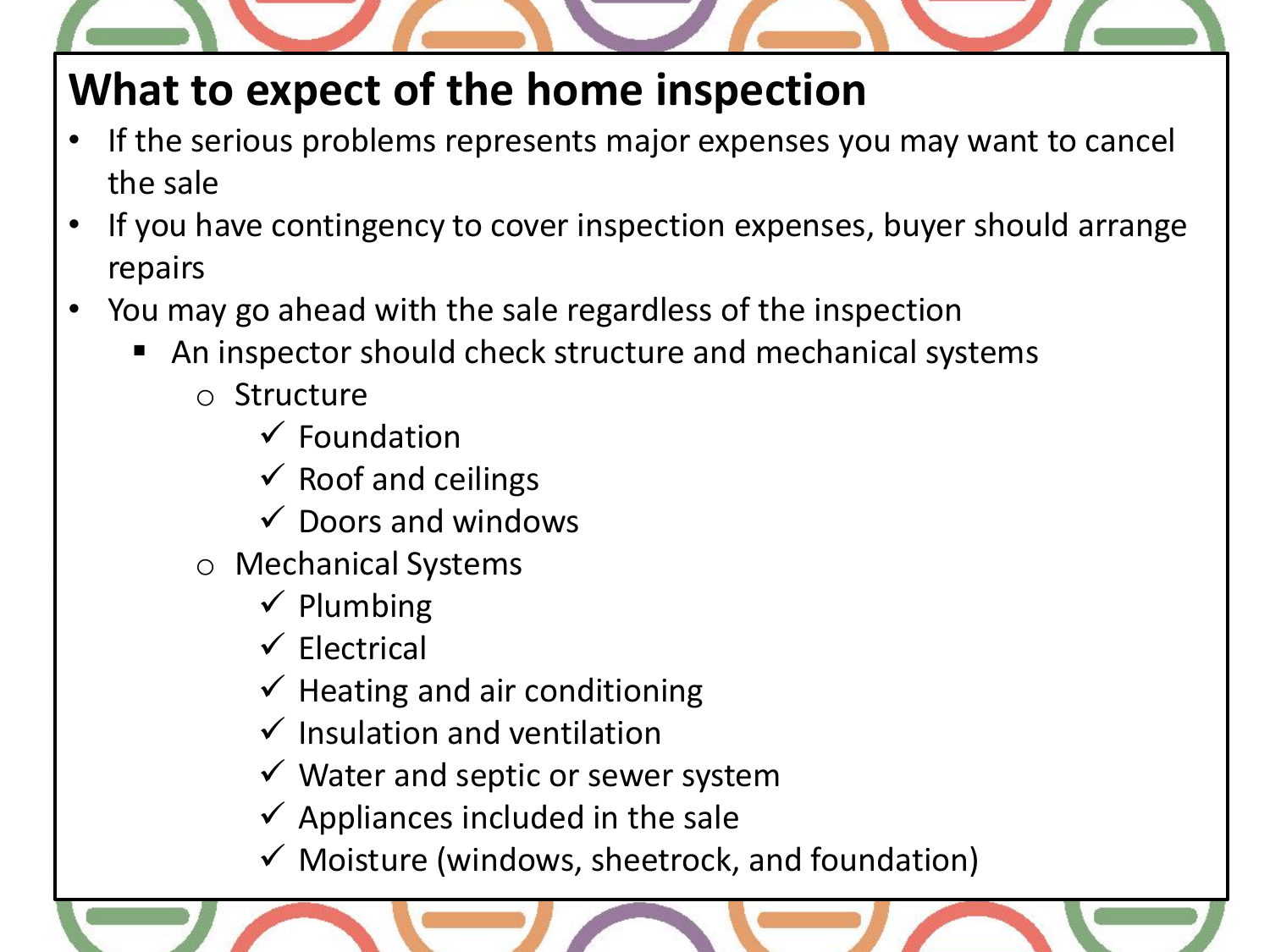### **Inspection for termites is separate form home inspection**

- Must be done by a licensed termite inspector
- Cost is the buyer's and is usually included at closing

## **What to do with the results of the home inspection**

- If serious problems represent major expenses you need to cancel
- If you have contingency to cover inspection expenses
- You may go ahead with the sale regardless of the inspection

## **Energy Efficiency Ratings**

- Home energy can receive special treatment
- If house not rated, consider an energy rating inspection, if it will help your loan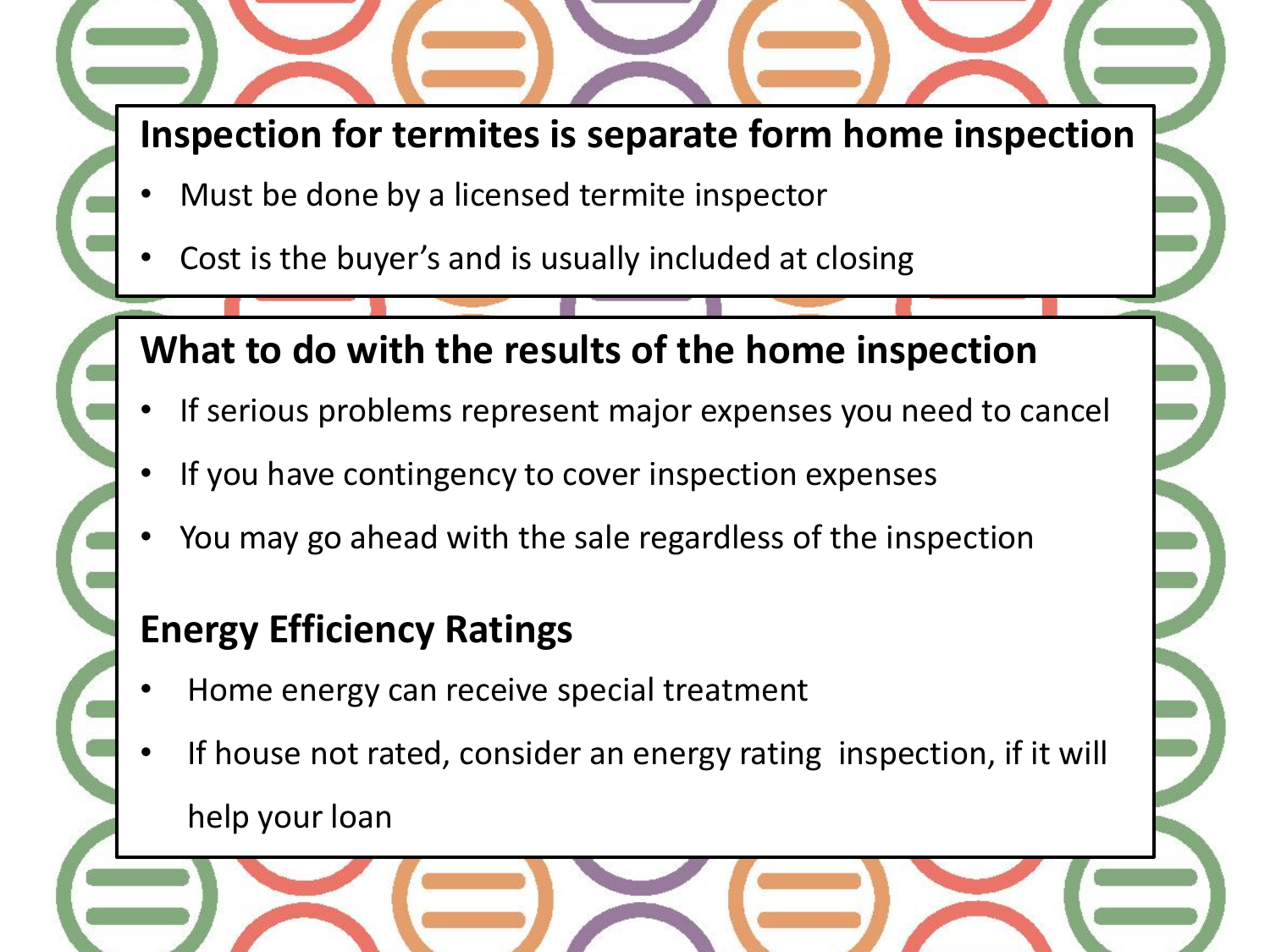#### **Purchasing insurance: Requirements and options**

- Homeowner Insurance- required by your lender
	- You must provide verification of insurance prior to, or at, closing
	- Protect you from loss due to fire, theft, wind, and perils (not flood)
	- Covers you for liability
	- Covers the structure, interior, and personal property
	- Hazard insurance can be for full replacement or depreciated value of the loss

**\*\*Note: Amerind is an insurance product available to Native Americans with a CDIB card. Check with your tribal housing authority for additional information.**

## **Why You Need Insurance**

- No one can budget enough money in savings for major damage to property
- Liability/Medical insurance protects you in case someone is injured on your

property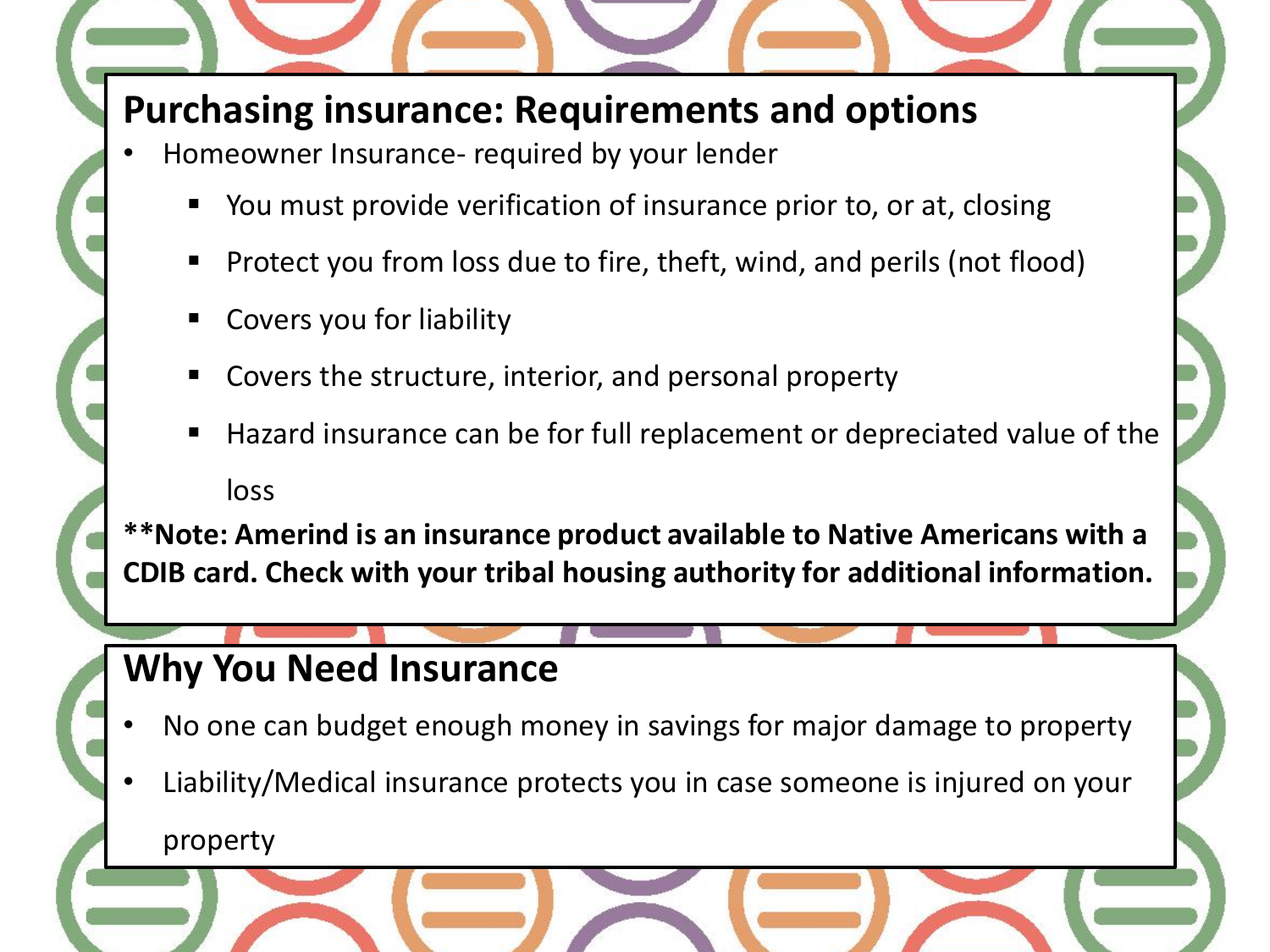## **Cost of Insurance**

- **Deductible**
- Construction materials
- Distance to fire hydrants/to fire department
- Rating of fire department
- Location in the world

## **Optional Insurance**

- Isn't required because the lender isn't covered
- Title Insurance for the owner
- Mortgage Disability
- Mortgage Life
- Home Service Contract

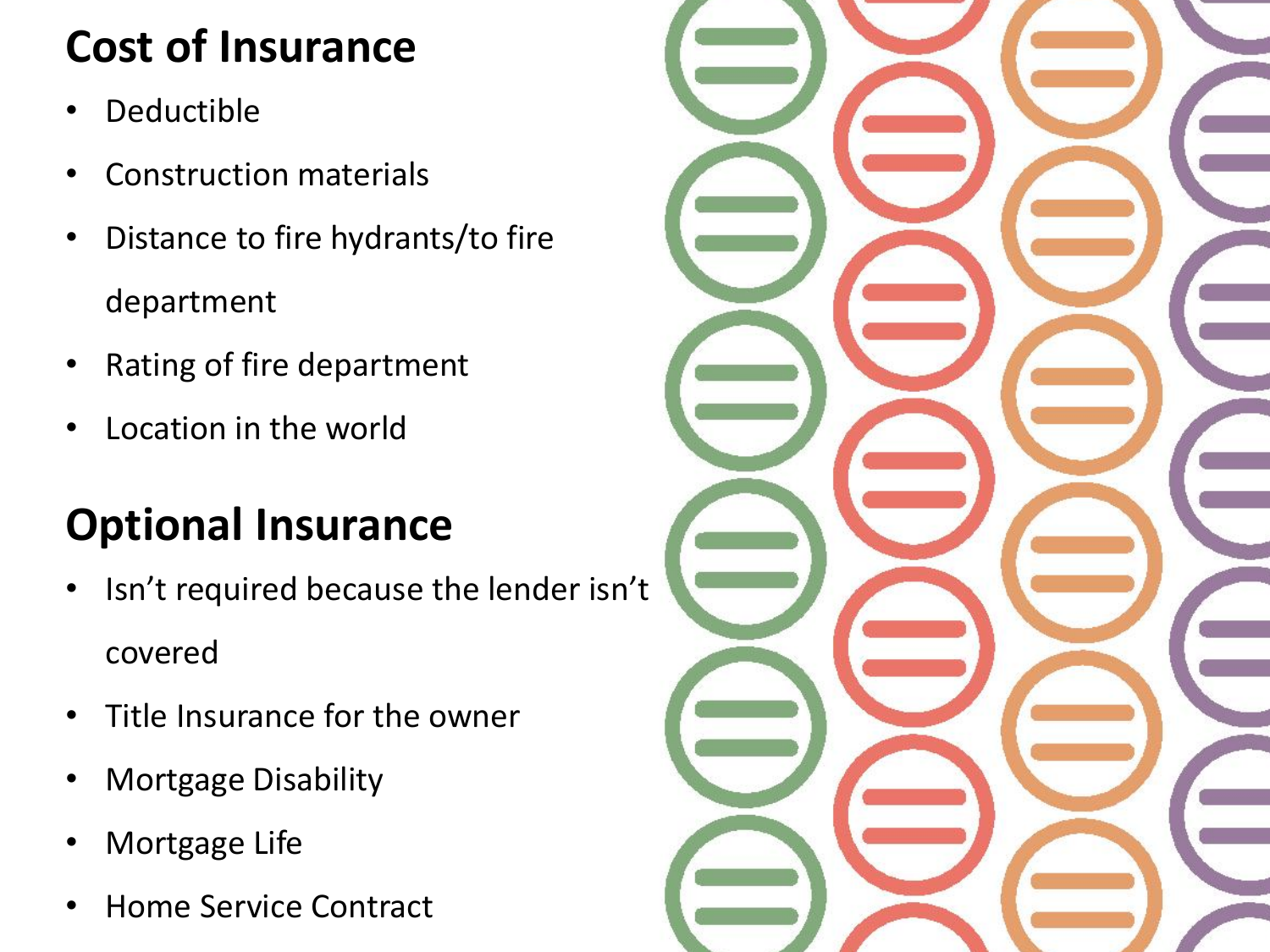## **Getting Ready to Close the Deal**

- *Setting the Closing*
	- The tentative date for the closing is part of the purchase contract
	- Buyer has the right to choose where to close
	- Title search must be complete and title must be cleared
	- All inspections and repairs or adjustments must be made OR money to complete them must be escrowed
	- Buyer must have satisfied any requirements of the lender
	- Buyer must have proof of homeowners and hazard insurance

#### • *Do a final walk through*

- Make sure property is still in same condition as when you made offer
- Make sure any repairs have been made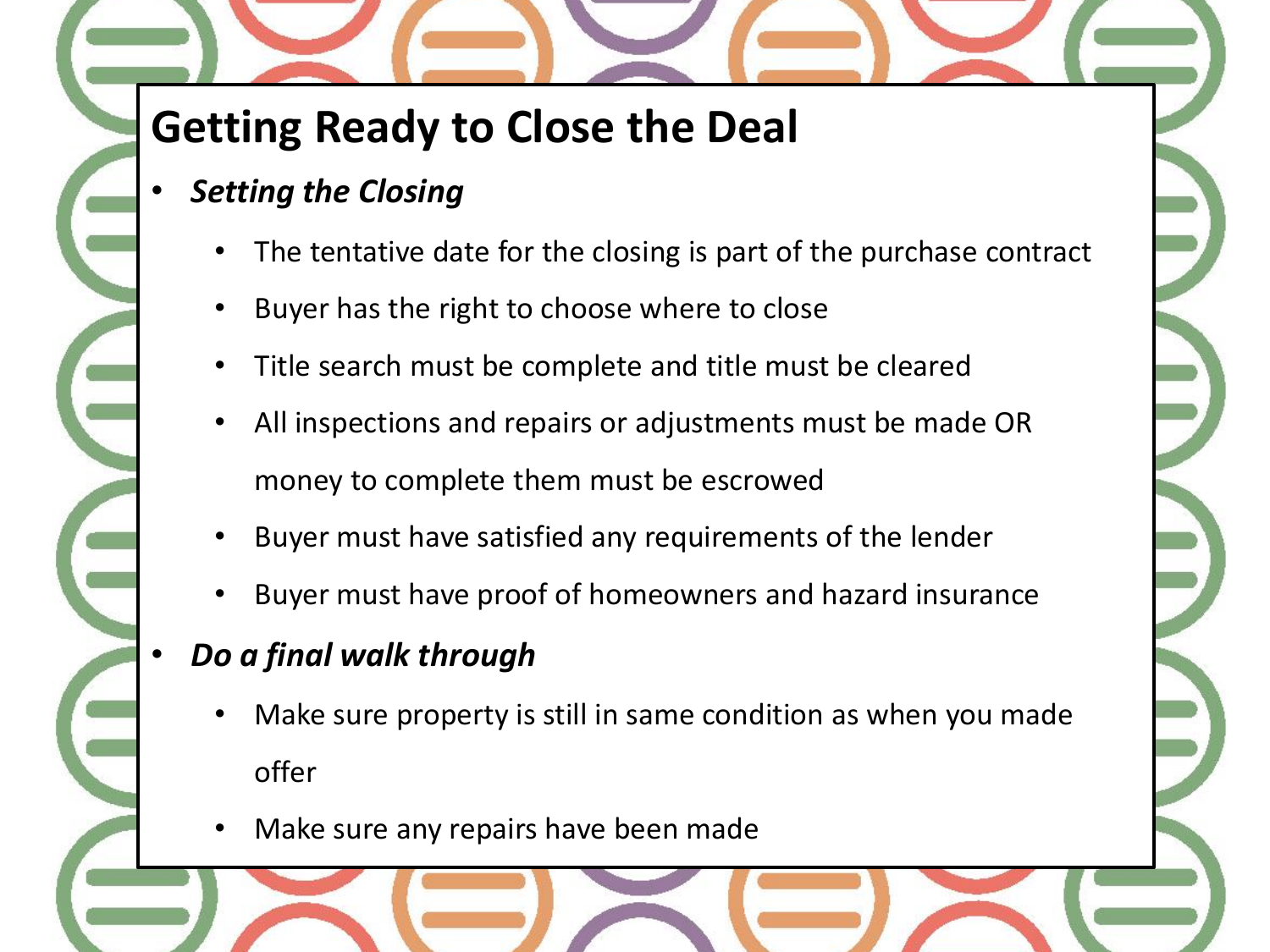**When you complete your loan application advise the lender you want to receive you HUD-1 settlement Statement at least 24 hours prior to closing**

- Tells you how much money you need to bring to closing, if any
- You should compare the HUD-1 to the Good Faith Estimate you received

#### **You should confirm the form of ownership with settlement agent, as this affects the deed**

- Sole Ownership
- Joint Tenancy with right of survivorship
- Tenancy in Common

#### **Closing is meeting Between Seller, Buyer, and/org Representatives to Complete the Deal**

- Closing is not an informational or negotiating meeting
- Make sure you know everything you want to know BEFORE closing
- Appropriate questions at closing should relate to the documents are that you are signing
- Any changes in amounts from the settlement statement you received in advance of closing and the statement at closing should be challenged.

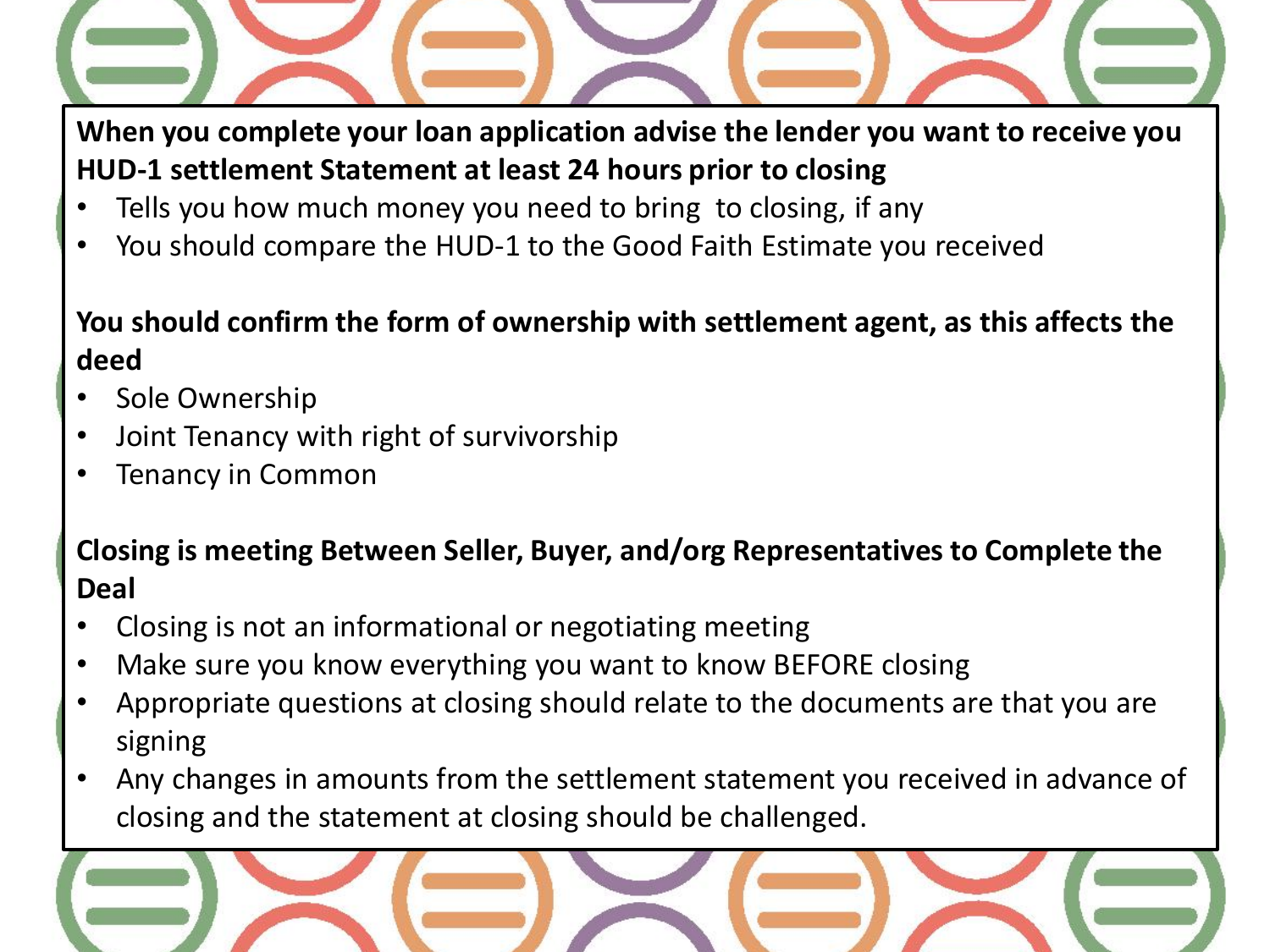## **When you Know Closing and Move-in Dates**

- Determine what companies provide utilities & services
- Contact utility services: put in your name and have started on your move-in date
- If you were unable to go through house with home inspector get info on main controls

# **Closing Day** • *Be prepared* Closing Documents The Mortgage The Deed Title Insurance Abstract of Title or Title Report Survey